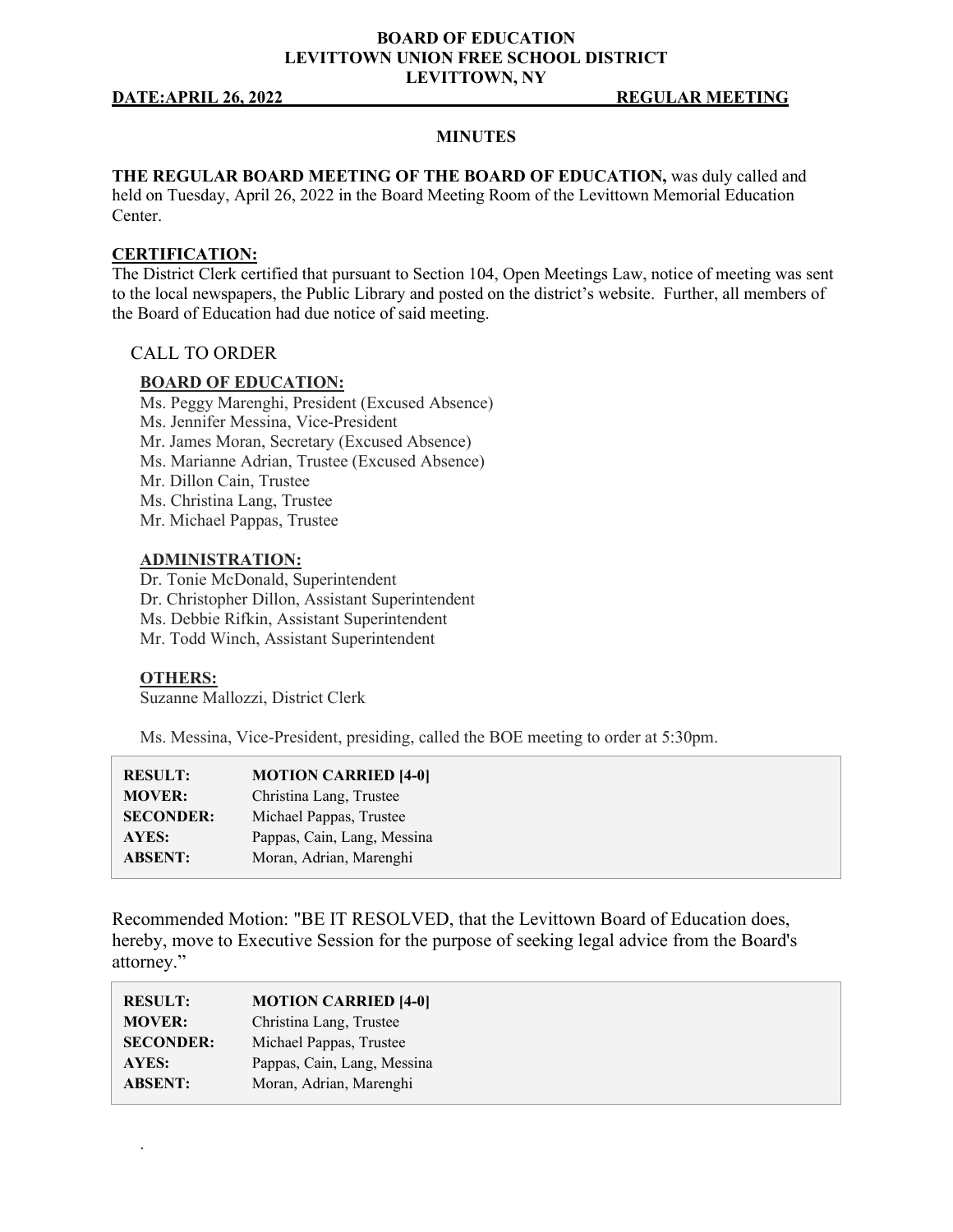# I. RECONVENE TO PUBLIC SESSION

### A. Pledge of Allegiance/Moment of Silence

Ms. Messina invited Colton Woessner, a student at Lee Road Elementary School, to lead us in the Pledge of Allegiance. She also asked for a moment of silence for all those serving at home and abroad.

### II. REPORTS

### A. Recognition

### i. Art Display - Salk Middle School

Ms. Messina asked everyone in attendance to admire the beautiful, colorful artwork around the room, done by the students of Salk Middle School.

Representatives of the Levittown Muslim Community, in celebration of the upcoming EID holiday, thanked the District and Board members for acknowledging the importance of designating May 3<sup>rd</sup> as a recognized holiday and presented gifts to the Board of Education.

ii. SCOPE Awardees - In Auditorium – Mr. Winch honored SCOPE award winner, Tonie McDonald, Jennifer Messina and Robert Koenig and thanked them for their continued service to the Community.

### iii. Eagle Scout and Gold Award Honorees - In Auditorium

Mr. Winch recognized students who have dedicated themselves to making a difference in the lives of others through scouting. "*The Girl Scout Gold Award is the highest achievement within the Girl Scouts of the USA. It focuses on leadership, career exploration, personal growth, and community action. Only about 5% of eligible girl scouts successfully earn the Gold Award. Through pursuing the Gold Award, Girl Scouts change the world by tackling issues they are passionate about to drive*  lasting change in their communities and beyond while they learn essential skills that will prepare *them for all aspects of life. The key element of the Gold Award is the "Take Action project" which requires a minimum of 80 hours to bring the project to life. Tonight we are proud to recognize two Gold Award recipients from Levittown Schools:* 

*Priya Dubey who created a library for students in India with Tutoring from her peers in the USA. Rhythm Osan who addressed the issue of cultural divide by teaming up with a community positive group at my school to host a cultural fair.*

*Eagle Scout is the highest rank attainable in the Scouting program of the Boy Scouts of America (BSA). The designation, founded over one hundred years ago, is achieved by only four percent of Boy Scouts across the country. The requirements necessary to achieve this rank takes years to fulfill and include 21 merit badges and an extensive service project that the Scout plans, organizes,*  leads, and manages. Tonight we are proud to recognize five Eagle Scouts: Lea Feiner, Samuel *Feiner, Nick Civil, Russell Silberger and Luke Tordy:*

*Lea Feiner beautified a room for cats in the Wantagh Animal Shelter*

*Samuel Feiner replaced a fence between an Elementary School and a Daycare Center in Plainview Nick Civil beautified the outside of Salk Middle School by planting flowers.*

*Russell Silberger built beautiful Garden Beds at Levittown Memorial's Outdoor Learning Center as well as improved the butterfly garden and helped clean out the overgrowth of weeds in the pond*

Luke Tordy built feeding stations in the K-9's dorms and improved the outside area for the dogs at K-*9 Companions for Independence in Medford. He also supplied K-9 Companions for Independence*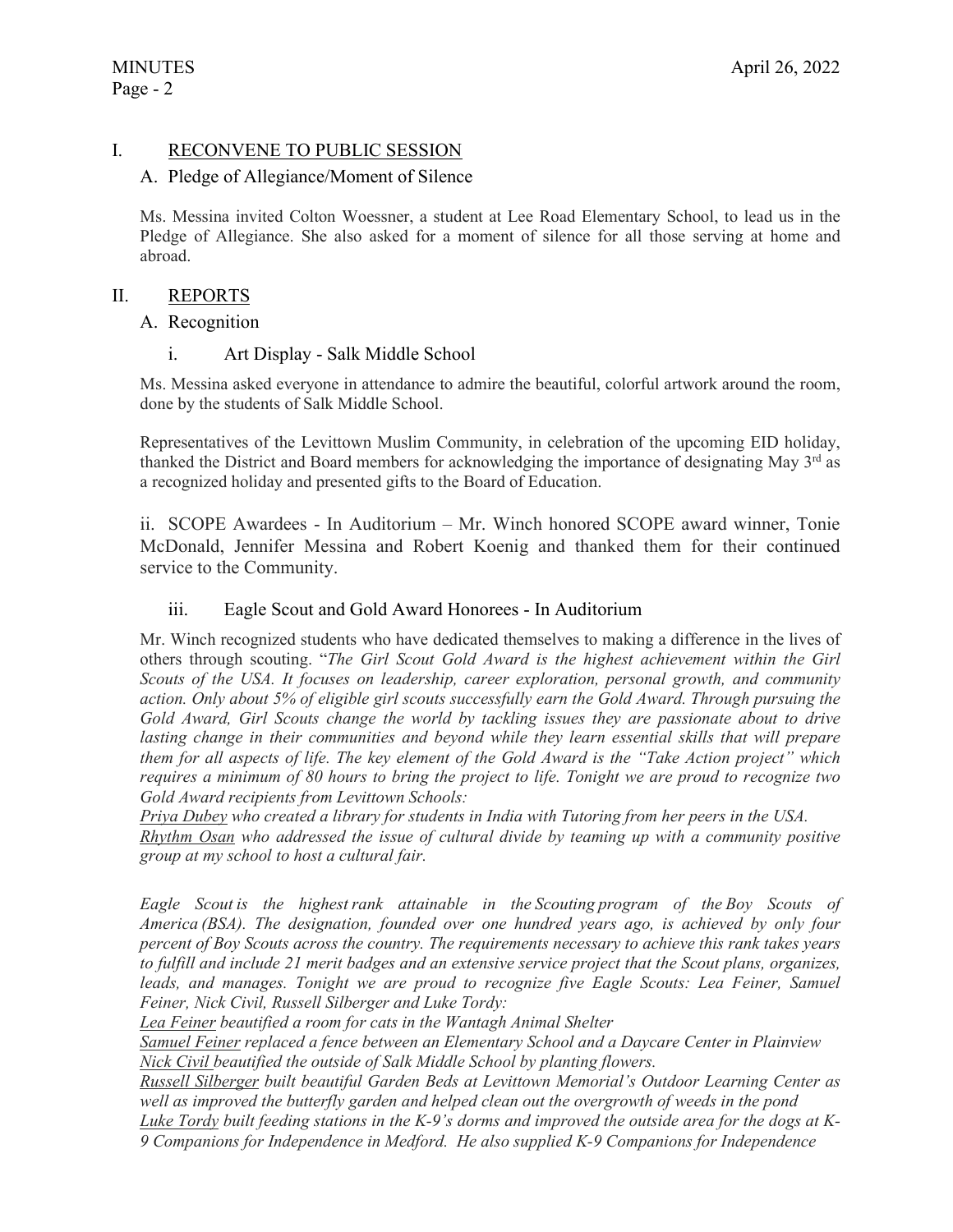# Page - 3

*with food and supplies with money he received by fundraising. Congratulations to all the distinguished awardees.*

### iv. Autism Awareness Recognition - In Auditorium

In recognition of their continued efforts for Autism Awareness, Mr. Sheehan recognized Mr. and Mrs. Vin Causeman. "*It is with great pleasure that I take advantage of this opportunity to elaborate on the more than well-deserved recognition Mr. Vin Causeman, along with his lovely wife Dawne, received for their unwavering and tireless commitment in their role of helping raise awareness of Autism. It was once stated, "Dedication and commitment are what transfers dreams into realities". For the past 11 years, both Vin and Dawne have fully committed themselves to not only helping raise awareness of Autism in our community, but have embraced the role of being ambassadors of awareness and acceptance that are becoming realities everywhere. On October 29, 2021, the Nassau-Suffolk Autism Society of America honored Vin and Dawne for their integral and passionate role in raising money for the organization. Specifically, through our T-shirt fundraising campaign spearheaded by Vin, over the past 11 years this campaign helped raise over \$100 thousand, and as a result, the Levittown School District is the highest earning school district on all of Long Island for the organization. Simply put, Vin and Dawne are the quintessential role models for helping to raise and provide awareness and acceptance for students with autism, and for that, I sincerely thank them. And I'd be remiss if I didn't mention that back in April of 2020, which was the height of COVID shutdowns and restrictions, throughout the entire month, Vin drove all over Long Island and personally delivered every single Autism Awareness T-shirt order to anyone who ordered one - which were in the hundreds! Talk about commitment and dedication, and as exhausted as he was, he never, ever showed it! As you can see these are two phenomenal individuals, so congratulations Vin and Dawne on your prestigious and well deserved recognition, as we are all in a much better place because of all your hard work and dedication in helping raise awareness and acceptance of Autism. Thank you.*

# v. Winter Scholar Athletes - In Auditorium

Winter Sport Recognitions were held in the Auditorium, honoring the following students for their outstanding accomplishments in athletics:

#### **Division Avenue HS Boys Basketball**

Tyler Diez - All Conference Alessandro Giacomarra - All Conferene

#### **Division Avenue Girls Basketball**

Olivia Agunzo -All County Briana Fassett - All Conference Shae McGinty -Honorable Mention All-County Emma Robins - All County

#### **Division Avenue HS Boys Bowling**

Brian Bason - All League Ryan Klass - All County Joseph Pesco Jr. - All League Mitchell Tear - All County

# **Division Avenue HS Girls Bowling**

Erica DeJesus - All County Brillian Soedarmasto - All County, Nassau County All Star Team, State Qualifier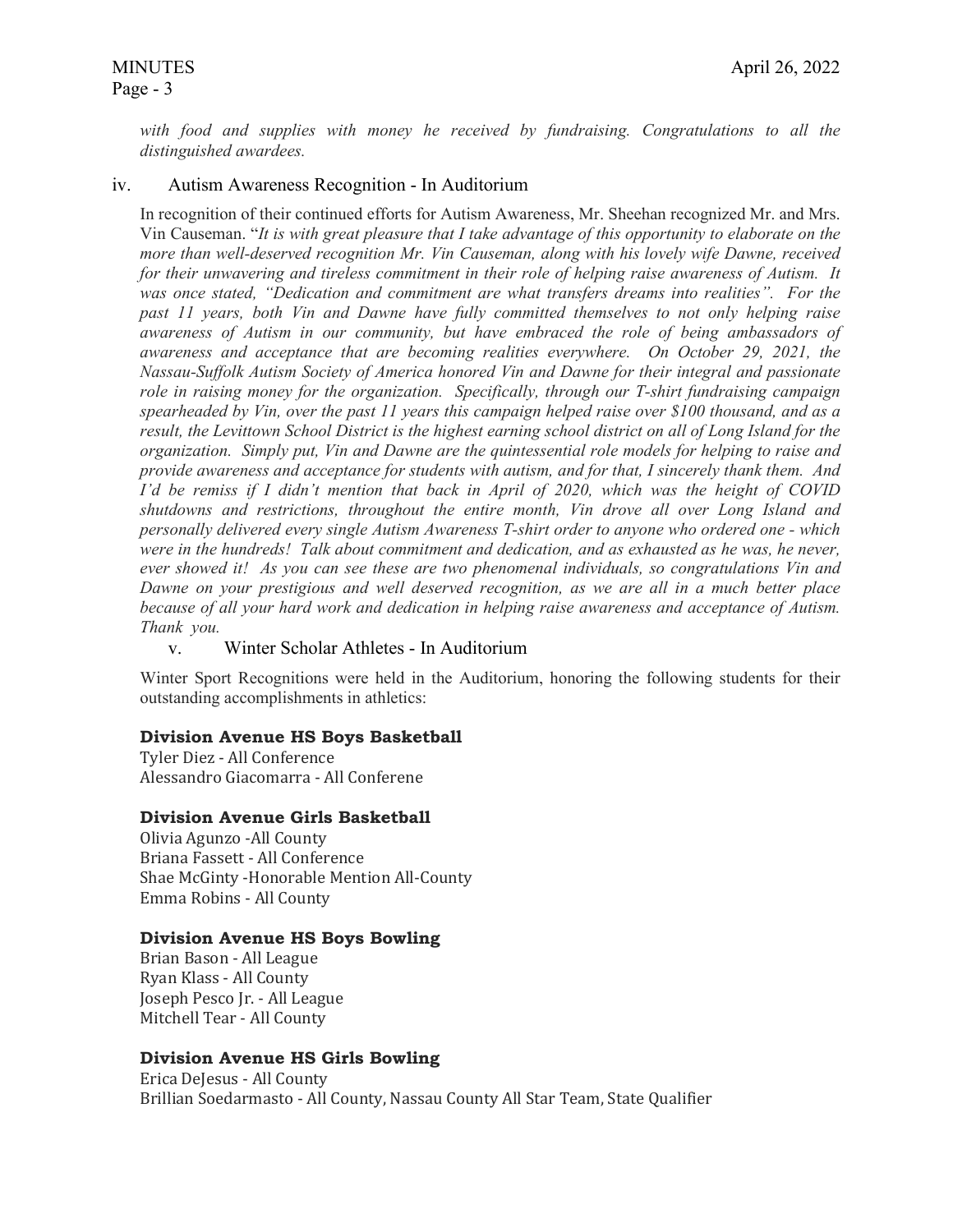#### **Division Avenue HS Cheerleading: Scholar Athlete Team, Cristen Ronzo-Nassau County Coach of the Year**

Elizabeth Catania - Coach's Award Danielle Kennedy - All County, **Scholar Athlete** Sydney Martins - All Division Sofia Rella - All County Ava Soto - All Division

# **Division Avenue HS Winter Track**

Thomas Bonsignore - All County Joshua Chong - All County Nathaniel Gonzalez - All County Jonathan Love - All County

### **Division Avenue HS Boys Wrestling**

Ryan Collier - All League George Georgatos - All League Christopher Henriquez - All League Matthew Marino - All Leauge, League Champion Kyle Moore - All League, League Champion, All County, County Champion, State Qualifier Juan Diego Pelaez - All League Santiago Pelaez - All League Jack Pendergrass - All League, All County Anthony Stanco - All League

# **MacArthur HS Boys Basketball: Scholar Athlete Team**

John Rebaudo - All County Matthew Sarni - All Conference

# **MacArthur HS Girls Basketball: Scholar Athlete Team/ Conference 1 Champion/Conference 1 Coach of the Year**

Hailey Hnis - All County - **Academic All State**  Ava Anguili - All County - **Academic All State**  Marissa Cardon - All County Ryann Murphy - Honorable Mention All County - Academic All State - Conference 1 - Defensive Player of the Year Sara Kealey - All Conference Gia Stamatelo - **Nassau County Scholar Athlete** - BCNY Heart of a Champion Award

# **MacArthur HS Cheerleading: Nassau County Champions, UCA Northeast Regional Champions, New York State Champions**

Kylie Zanelli - All County and Keane Award Winner Julie Weltner - All County Award Emma Koehler - All County Award Tiffany Pereira - All Division Award Olivia Weber - All Division Award Gisele Encarnacion - Coach's Choice Award Leah Calvo - **Scholar Athlete**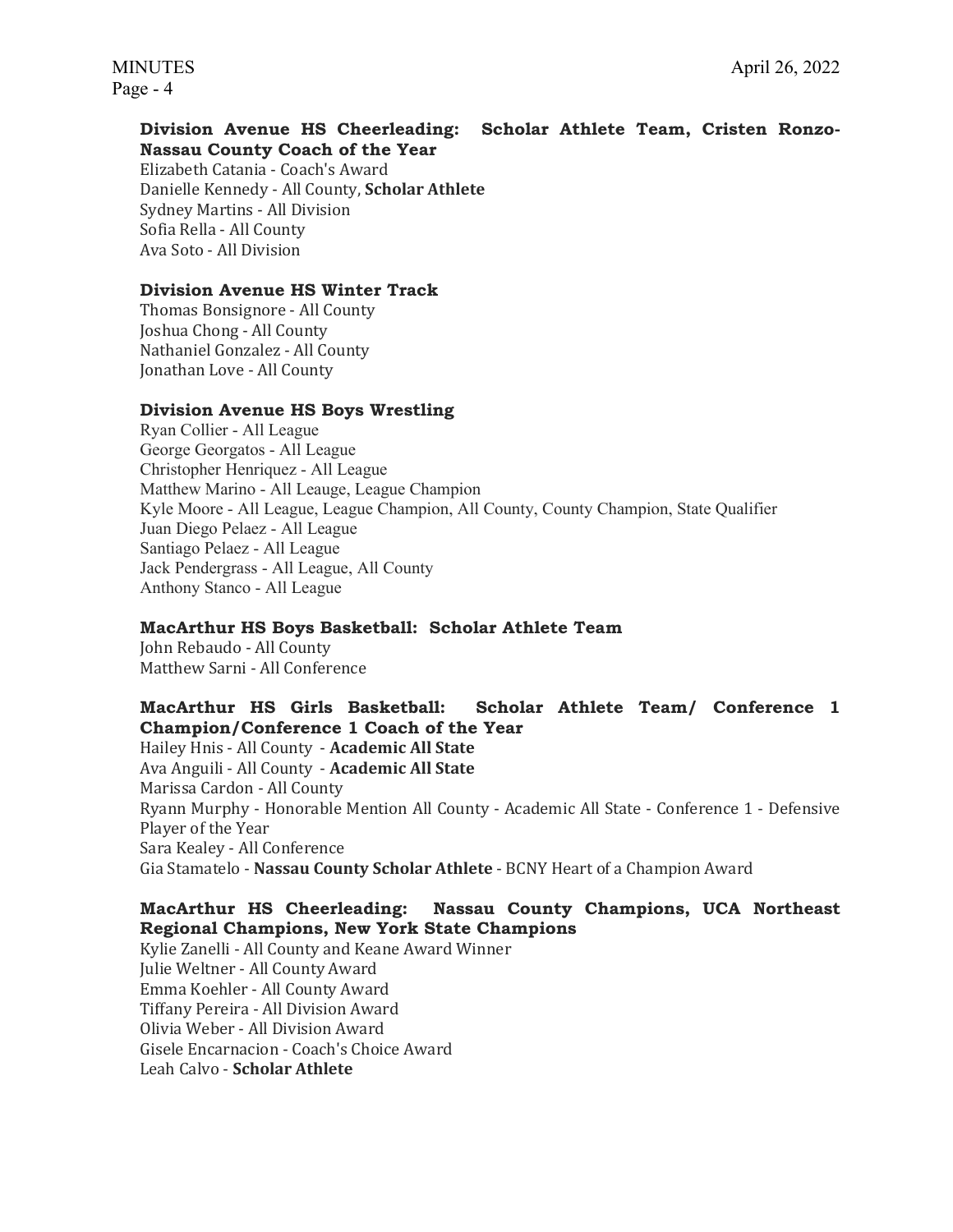### **Boys Swimming**

Jaden Byrne - All Division, All Conference, All County, State Qualifier Jason Kong - All Conference Aron Lugo - All Conference Zach Papaccio - All County/All Conference

### **MacArthur HS Winter Track: Scholar Athlete Teams-Boys and Girls**

Angelina Widmer - All Conference 1000M Jack Longobucco - All Conference 600 M Dylan Vargas - All Conference 55HH Gia Bergonzi - All County 1500M Alyssa Rotondo - All County 600 M Jason Tordy - All County 4 x 400 M relay Jack Longobucco - All County 4 x 400 M relay Jack Mauer - All County 4 x 400 M relay Dylan Vargas - All County 4 x 400 M relay Summer Looney - All County 4 x 400 M relay Championship Relay Team Alexandra Coloma - All County 4 x 400 M relay Championship Relay Team Alyssa Rotondo - All County 4 x 400 M relay Championship Relay Team Sofia Migliore - All County 4 x 400 M relay Championship Relay Team

### **MacArthur HS Boys Wrestling**

Killian Foy - NYS 3rd Place, Nassau County Champion Jonathan Fox - All-County 3rd Place Paul Lichter - All-County 2nd Place Ben Velasquez - All-County 3rd Place James Clarkson - NYS 6th Place, All-County 3rd Place Thomas Coppola - All-League Charlie Bergonzi - All-League Matt Lichter - All-League Aidan Casey - All-League Jonathan Fox - All-League Mark Napoli - All-League Junito Palomino - All-League Luke Burke - All-League Killian Foy - All-League James Jennison - All-League Paul Lichter - All-League Ralph Boccio - All-League Alex McBroom - All-League Sean Napoli - All-League Nolan Tordy - All-League Matt Powers - All-League Allan Fernandez - All-League Ben Velasquez - All-League Jake Mauro - All-League James Clarkson - All-League Matt Clarkson - All-League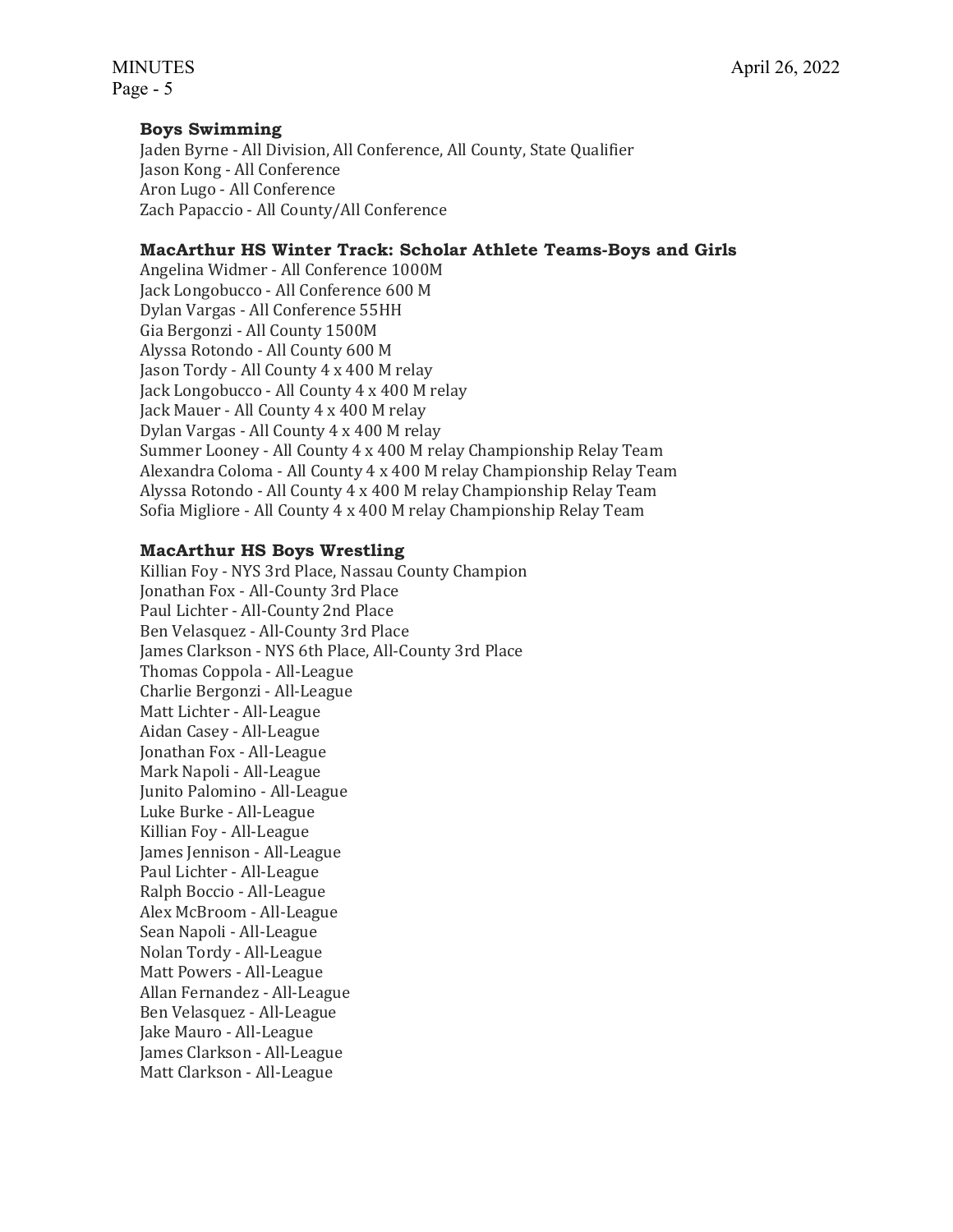# B. Student Presentation

### i. Student Academic Presentation - Lee Road

Lee Road Elementary school, under the direction of Principal Jami Anspach and Advisors Ms. Saeeda Thompson & Ms. Pamela Smith, presented a slideshow and speeches from students called "Discovering Romare Bearden Through Art and Literacy". Students Victoria Baksh, Mason Berman, Kate Dame, Ben Galvani, Ivan Linares, Noah Lineman, Brooke Schwarz, Laura Tunsoiu and Colton Woessner read passages praising the work of Mr. Bearden who has been recognized as one of the most creative and original visual artists of the twentieth century.

### C. Superintendent

- 1. Comments and Reports NONE
- 2. Follow-up to Prior Public Be Heard Questions NONE
- 3. Follow-up to Board Questions NONE

### D. Board of Education

- 1. Comments and Reports NONE
- 2. Correspondence NONE
- 3. Student Liaisons Ms. Messina introduced the student liaison's:

*Joseph Stallone - MacArthur.* On March 18th, Mr. Donovan's Physics Olympic Team took home the first place trophy at the Annual Physics Olympics competition at Smithtown HS. Review classes for AP classes are underway and well attended. Mandatory pre-prom workshop for parents was conducted on March 29th with keynote speaker Office Groshans, who made a return visit to speak with students on April 7th. First ever challenger game was held on March 15th. Special thanks to Dr. McDonald for her continued support.

Several special congratulations go to the following: Matthew LaSusua on the acceptance of his publication "A Comparison between the ways different new yorker's practiced recreation and leisure during New York Pause" in the journal of multi-disciplinary research. Ana Compton - Science Research Student has been accepted into the prestigious Simon Summers Research program, Science research teams recognized as Toshiba explorer Vision National Honorable Mention Winners: James Colella, Vincent McCormick & Joley Naidus, Ana Compton, Leah Calvo & Mia Rivera. Science, as well as congratulations for their outstanding performance at New York State Chammigination Science Competition resulting in a second place win. Congratulations to Khalil Garrett for his firstplace award at the Rural School association student video contest for his work entitled "General Nation: Our Community". Honor Society inductions for Business, Art, Math and World Language Society took place on April 7th and on April 12th 145 new members of the school were inducted in the National Honor Society. Continued congratulations go to Mr. Causeman, Teacher of the Year and Mrs. Angus as community member of the year. AP Government and AP US History students took a walking tour of NYC, which included the industrial revolutionary sites including Brooklyn Bridge, Triangle Shirt Waste Factor and the Flatiron Building. Mr. Farney, Mr. Fazzolari and Mr. Leahy accompanied the Business Ownership and Marketing students to Smokin' Al's BBQ where they received an in-depth and behind the scenes education. Thursday, April 28th, Spring Concert 1 will feature the symphonic band under the direction of Mr. Romano. Junior Banquet takes place on Friday, April 29th and finally, Spring sports are off to a fantastic start. Last week, Boys Varsity Lacrosse travelled to Lynchburg Virginia to compete again EC Glass HS coached by MacArthur HS Alumni Edward Ranuska, walking away with a victory.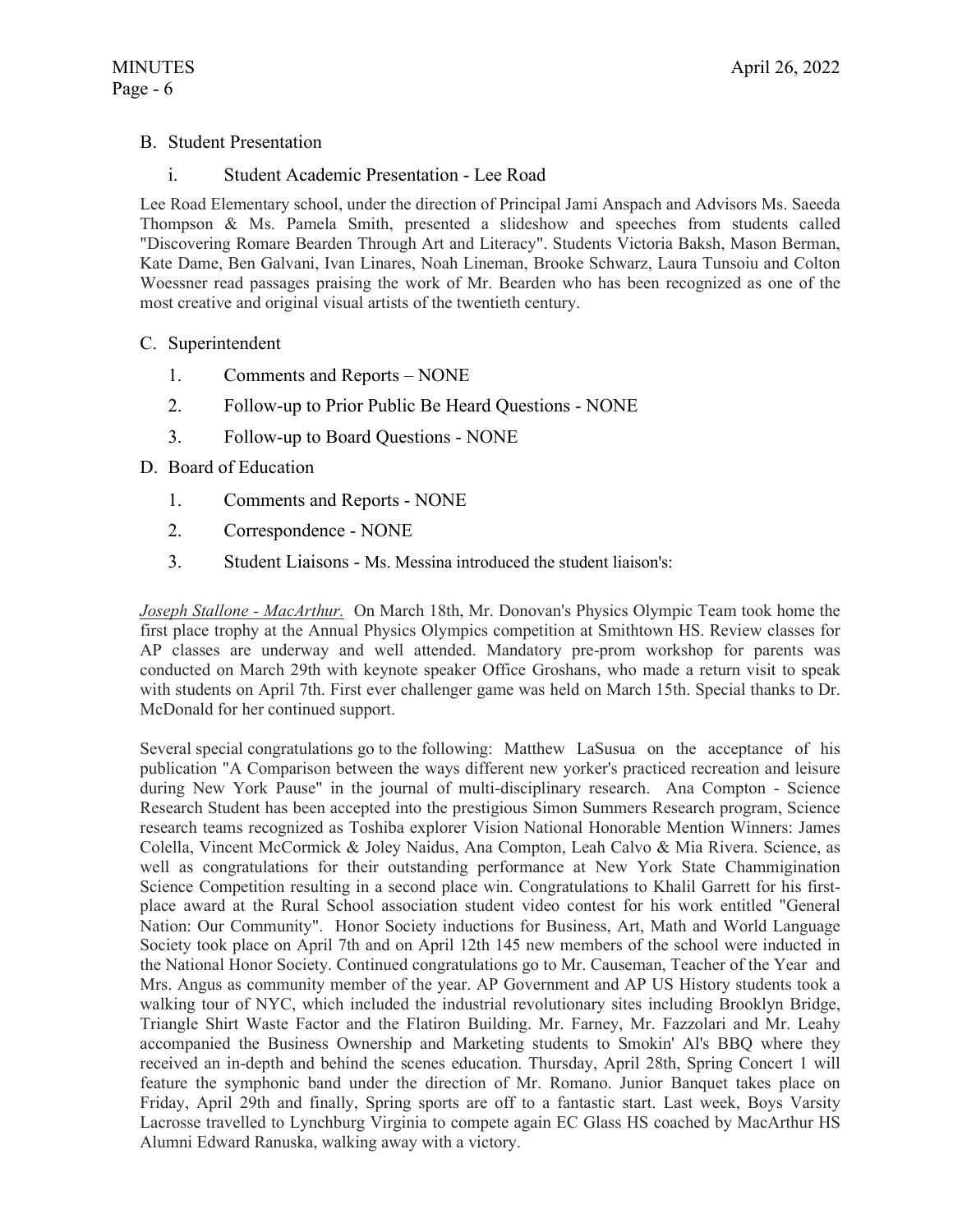Mr. Pappas congratulated Joseph Stallone on his spectacular performance in the MacArthur musical "Chicago". Joseph thanked the District and Board for their continued support.

*Sophia Ferriero* - Division: Mental Health Awareness and mindfulness activities took place during March as part of this year's LEADD initiatives. NYS DECA Award Ceremony in March presented Division Avenue with a record 30 medals, with Guruansh Kohli's 1st place in his event, qualifying him to go to ICDC in Atlanta Georgia. Science Olympia team made it to NYS Finals for the 14th consecutive year. Junior prom was celebrated on March 19th at Verdi's. A great time was had by all. Peer leaders organized a very successful blood drive, the first once since Fall 2019. National Honor Society inducted over 80 students at the ceremony held on March 29th and on April 5th, over 100 students were inducted into art, business, theater, music and world language honor societies. At the NHS ceremony, Ms. Euler was honored by the students as Teacher of the Year and Ms. Castellano as Staff Member of the Year. 17 members of the NHS taught economic lessons to 3rd, 4th and 5th grade classes at Summit Lane, which was well received. Additionally, NHS, under the direction of Advisors Mr. Pearce and Mr. Sagistano, hosted a spikeball fundraiser and raised 400 for the Ronald McDonald House . Outdoor Ed Programs went rock climbing, Autism Acceptance fundraiser was held and the first annual staff/twin day was a hit. In sports, Newsday recognized the following student athletes: Michael Knapp (12th grade) and Matthew Bolton(10th Grade) - Top 100 Baseball Players; Juliana Stanley (12th Grade) - Top 100 Girls Lacrosse Players; Emma Robins (9th Grade), Jordyn Pasquarelli (12th grade) and Alyssa Weinberg - Top 100 Softball Players. Congratulations to Division Avenue HS Cheer Coach, Cristen Ronzo, who was voted Coach of the Year by the Section 8 Coaches association and was honored with her award at the County Dinner.

# III. PUBLIC BE HEARD - NONE

### IV. CONSENT AGENDA

#### 1. Minutes - Approval of Minutes RESOLUTION #21-22-582

Recommended Motion: "Make the necessary corrections and move the approval of the minutes of the March 9 Regular and Budget and the March 23 Special and Budget meetings."

| <b>RESULT:</b>   | <b>MOTION CARRIED [4-0]</b> |
|------------------|-----------------------------|
| <b>MOVER:</b>    | Michael Pappas, Trustee     |
| <b>SECONDER:</b> | Dillon Cain, Trustee        |
| <b>AYES:</b>     | Pappas, Cain, Lang, Messina |
| <b>ABSENT:</b>   | Moran, Adrian, Marenghi     |

#### 2. Warrants RESOLUTION # 21-22-583

Recommended Motion: "WHEREAS, all claims, warrants and charges against the School District have been reviewed by the Claims Auditor and have been certified by the Claims Auditor for payment,

NOW, THEREFORE, BE IT RESOLVED, that the MARCH 2022 report of the Claims Auditor be accepted."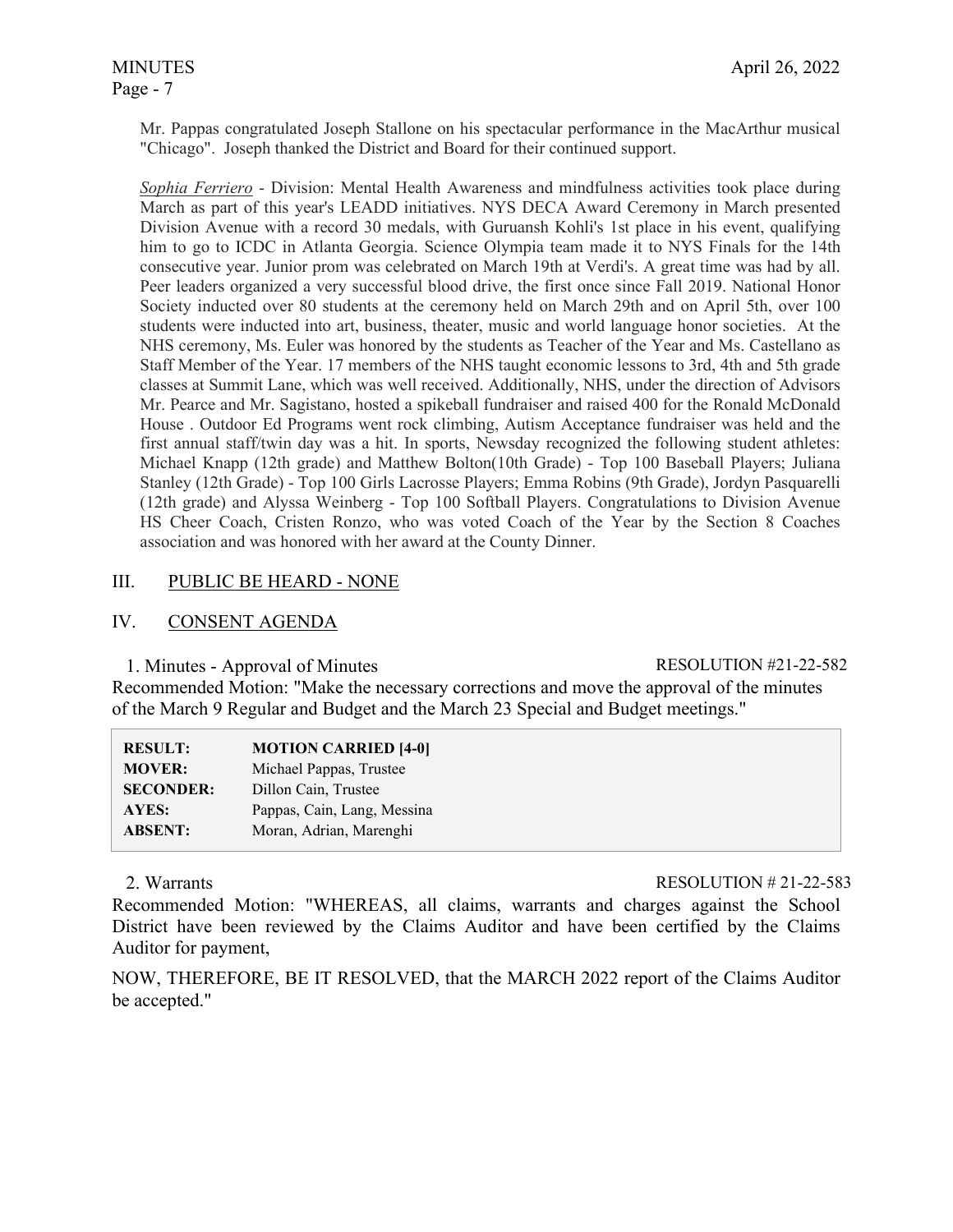| <b>RESULT:</b>   | <b>MOTION CARRIED [4-0]</b> |
|------------------|-----------------------------|
| <b>MOVER:</b>    | Michael Pappas, Trustee     |
| <b>SECONDER:</b> | Dillon Cain, Trustee        |
| AYES:            | Pappas, Cain, Lang, Messina |
| <b>ABSENT:</b>   | Moran, Adrian, Marenghi     |

# 3. Business Office Reports RESOLUTION # 21-22-584

Recommended Motion: "RESOLVED, that the Levittown Board of Education does, hereby, accept the following reports from the Business Office:

- Appropriation and Revenue Reports for the period  $7/1/21$  to  $2/28/22$
- Trial Balance Reports for the period 7/1/21 to 2/28/22
- Treasurers Reports for the months ending February 2022
- Claims Audit Report for March 2022
- Credit card statement for period ending  $3/22/22$ ,  $2/22/22$  and  $2/6/22$ "

| <b>RESULT:</b>   | <b>MOTION CARRIED [4-0]</b> |
|------------------|-----------------------------|
| <b>MOVER:</b>    | Michael Pappas, Trustee     |
| <b>SECONDER:</b> | Dillon Cain, Trustee        |
| <b>AYES:</b>     | Pappas, Cain, Lang, Messina |
| <b>ABSENT:</b>   | Moran, Adrian, Marenghi     |

# 4. Budget Transfers RESOLUTION #21-22-585

Recommended Motion: "WHEREAS, in compliance with New York State Government Accounting practices, the attached budget transfers have been prepared and recommended by the Assistant Superintendent for Business and Finance,

| Code                                        | <b>Code Description</b>                                                        | <b>Amount From</b> | <b>Amount To</b> |
|---------------------------------------------|--------------------------------------------------------------------------------|--------------------|------------------|
| 2250.4900.00.0000                           | Spec Ed BOCES Services                                                         | \$250,000          |                  |
| 5581.4900.00.0000                           | <b>Transportation BOCES Services</b>                                           |                    | \$250,000        |
|                                             | Reason: To adjust for projected BOCES expenditures.                            |                    |                  |
| 1620.4900.11.1630                           | Operations-BOCES-Health-Safety                                                 | \$20,000           |                  |
| 1620.4090.00.1630                           | Operations-Fuel Oil                                                            |                    | \$20,000         |
| Reason: To cover the increase in fuel cost. |                                                                                |                    |                  |
| 5510.1600.00.0000                           | <b>Transportation Bus Drivers</b>                                              | \$250,000          |                  |
| 5540.4000.00.0000                           | <b>Transportation Contracted Buses</b>                                         |                    | \$250,000        |
|                                             | Reason: To cover routes with driver shortage and increased contractor pricing. |                    |                  |
| 2250.4900.00.0000                           | Spec Ed BOCES Services                                                         | \$30,000           |                  |
| 2250.4080.00.3450                           | <b>Residential Maintenance</b>                                                 |                    | \$30,000         |
| 2250.4900.00.0000                           | <b>Spec Ed BOCES Services</b>                                                  | \$45,000           |                  |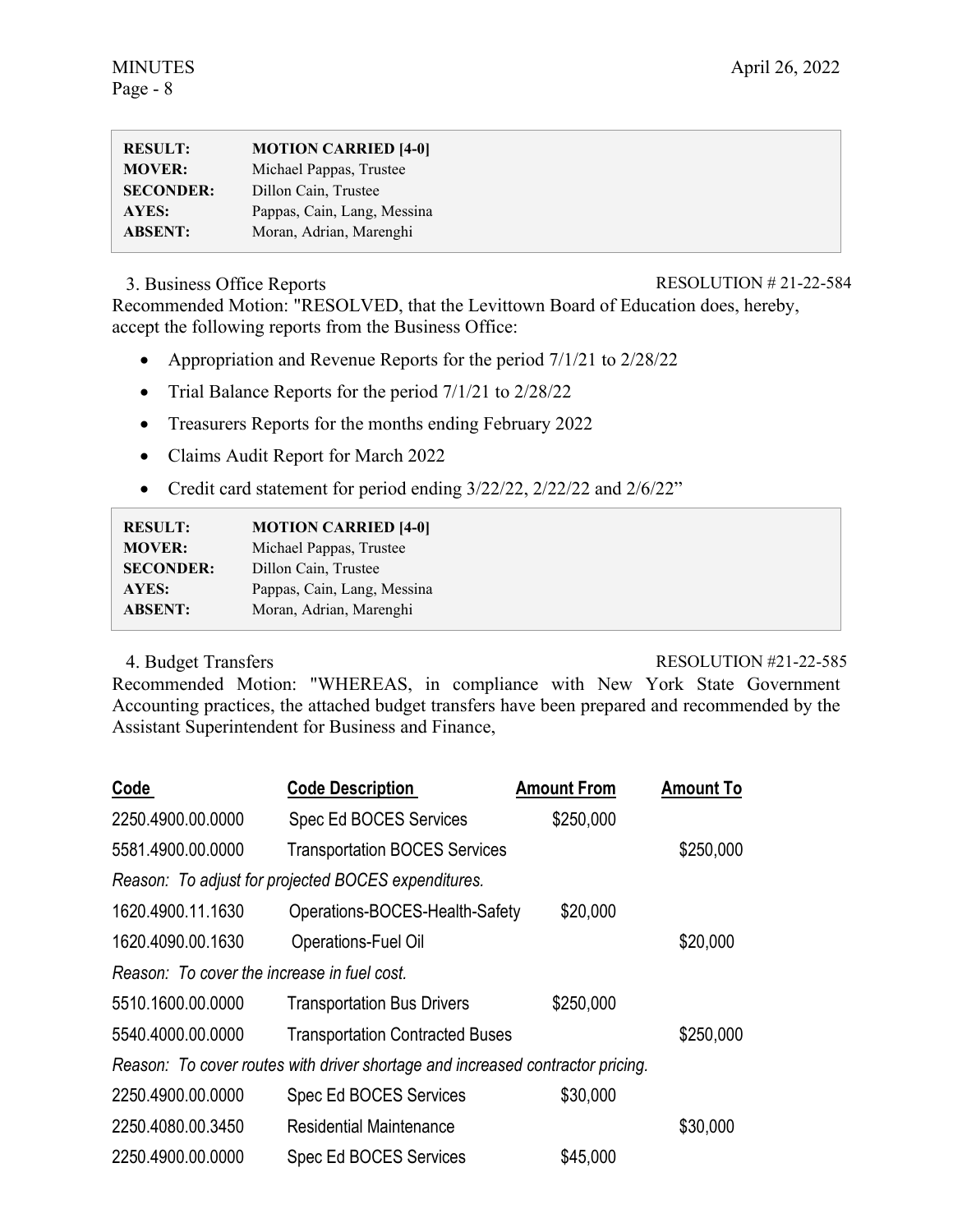Page - 9

#### 2250.4000.00.3450 Spec Ed Relatd Serv/In-Dist \$45,000

*Reason: There was a maintenance rate increase for multiple residential schools. There has been an increase in the related services that many of our students require.* 

NOW, THEREFORE, BE IT RESOLVED, that the Levittown Board of Education does, hereby, approve the attached budget transfers."

| <b>RESULT:</b>   | <b>MOTION CARRIED [4-0]</b> |
|------------------|-----------------------------|
| <b>MOVER:</b>    | Michael Pappas, Trustee     |
| <b>SECONDER:</b> | Dillon Cain, Trustee        |
| <b>AYES:</b>     | Pappas, Cain, Lang, Messina |
| <b>ABSENT:</b>   | Moran, Adrian, Marenghi     |
|                  |                             |

#### 5. Approval of Grant RESOLUTION #21-22-586

Recommended Motion: "WHEREAS, it is hereby resolved that the Board of Education approves and gratefully accepts the DASNY SAM Grant in the sum of \$300,000 for creation of a Multipurpose Cheerleading Team Room under Project #23809, and authorizes the Superintendent of Schools and her designees to sign all necessary documentation to effectuate this Grant."

| <b>MOTION CARRIED [UNANIMOUS]</b> |
|-----------------------------------|
| Michael Pappas, Trustee           |
| Dillon Cain, Trustee              |
| Pappas, Cain, Lang, Messina       |
| Moran, Adrian, Marenghi           |
|                                   |

6. Approval of BOCES Budget and Candidates RESOLUTION # 21-22-587 Recommended Motion**:** "WHEREAS, the Board of Cooperative Educational Services of Nassau County (hereafter "Nassau BOCES") has proposed and presented its Proposed Administrative Operations Budget for the 2022/23 school year (July 1, 2022 through June 30, 2023), now, therefore,

BE IT RESOLVED, that the BOCES Proposed Administrative Operations Budget for the 2022- 2023 school year in the amount of twenty-three million, seven hundred eighty eight thousand, three hundred and seventy three dollars (\$23,788,373) be, and hereby is, approved by the Levittown Board of Education; and

BE IT FURTHER RESOLVED, that the Levittown Board of Education does, hereby, cast a vote for Ronald Ellerbe, Fran N. Langsner and Robert "B.A." Schoen to be the three candidates for the BOCES Board of Education."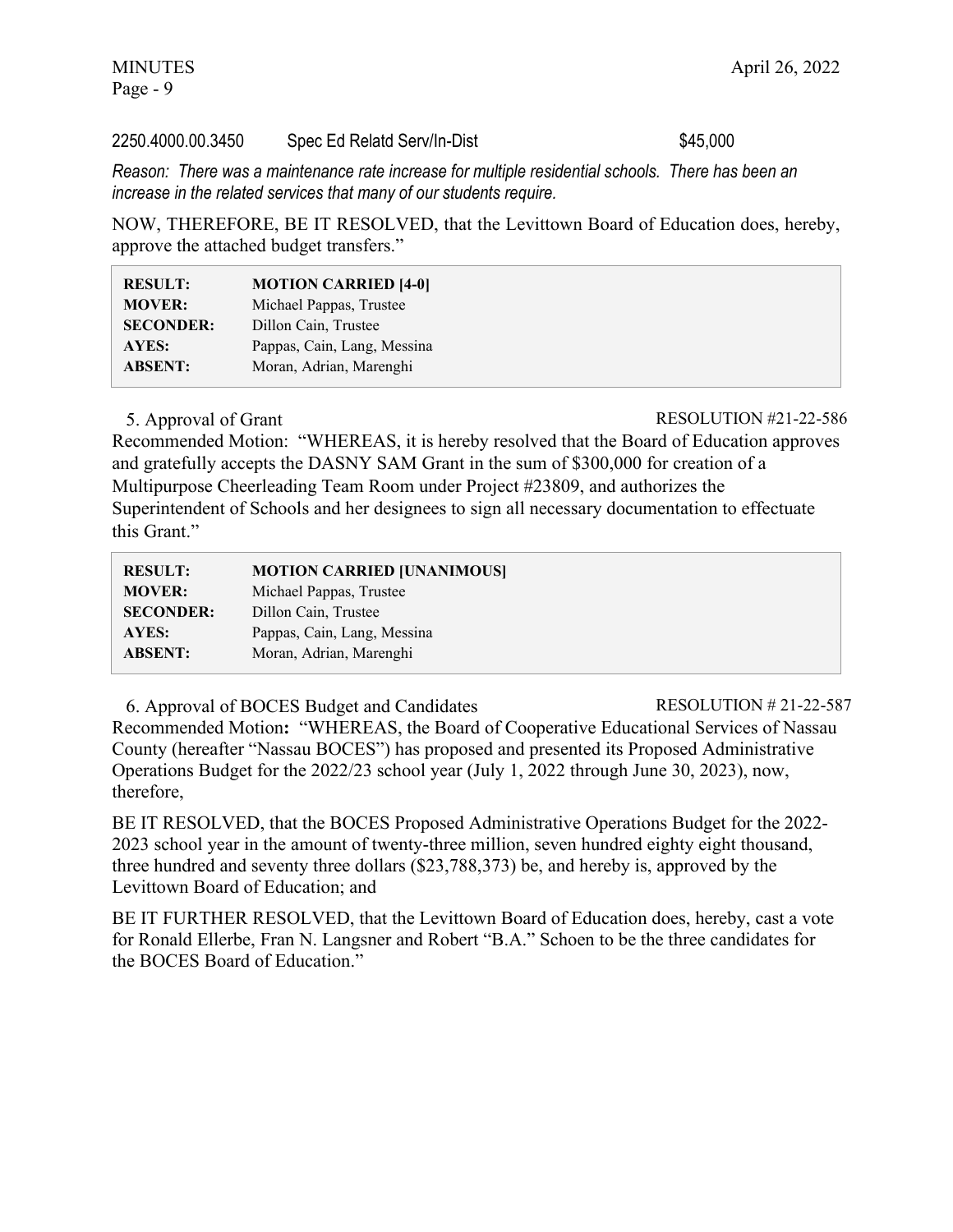| <b>RESULT:</b>   | <b>MOTION CARRIED [4-0]</b> |
|------------------|-----------------------------|
| <b>MOVER:</b>    | Michael Pappas, Trustee     |
| <b>SECONDER:</b> | Dillon Cain, Trustee        |
| AYES:            | Pappas, Cain, Lang, Messina |
| <b>ABSENT:</b>   | Moran, Adrian, Marenghi     |

7. Bid Approval - Roll Off Dumpster Services RESOLUTION # 21-22-588 Recommended Motion: "RESOLVED, that the Levittown Board of Education does, hereby, award the Bid #LPS-22-001-R for Roll Off Dumpster Services (Cooperative Bid) for the 2022- 2023 school year."

| <b>RESULT:</b>   | <b>MOTION CARRIED [4-0]</b> |
|------------------|-----------------------------|
| <b>MOVER:</b>    | Michael Pappas, Trustee     |
| <b>SECONDER:</b> | Dillon Cain, Trustee        |
| AYES:            | Pappas, Cain, Lang, Messina |
| <b>ABSENT:</b>   | Moran, Adrian, Marenghi     |

8. Bid Approval - Transportation 2022-2023 School Year - Extension RESOLUTION # 21-22-589 #2

Recommended Motion: "RESOLVED, that the Levittown Board of Education does, hereby, award the extension of the bid for transportation for the 2022-2023 school year as per the attached evaluation."

| <b>RESULT:</b>   | <b>MOTION CARRIED [4-0]</b> |
|------------------|-----------------------------|
| <b>MOVER:</b>    | Michael Pappas, Trustee     |
| <b>SECONDER:</b> | Dillon Cain, Trustee        |
| AYES:            | Pappas, Cain, Lang, Messina |
| <b>ABSENT:</b>   | Moran, Adrian, Marenghi     |

# 9. Appointment of Attorney RESOLUTION #21-22-590

Recommended Motion: "RESOLVED that upon recommendation of the Superintendent of Schools, it is RESOLVED that, due to the continued uncertainties of the COVID-19 pandemic and impending changes to Central Office including the Superintendent and additional Assistant Superintendent positions and the confidence the Board places in its current legal counsel, the District policy calling for the solicitation of proposals for professional legal services every five years is hereby waived and suspended, and the current RFP of Lamb and Barnosky, LLP is extended through the 2022- 2023 school year."

| <b>RESULT:</b>   | <b>MOTION CARRIED [4-0]</b> |
|------------------|-----------------------------|
| <b>MOVER:</b>    | Michael Pappas, Trustee     |
| <b>SECONDER:</b> | Dillon Cain, Trustee        |
| AYES:            | Pappas, Cain, Lang, Messina |
| <b>ABSENT:</b>   | Moran, Adrian, Marenghi     |
|                  |                             |

10. RFP for Athletic Trainer Services RESOLUTION # 21-22-591

Recommended Motion: "RESOLVED that the Levittown Board of Education does, hereby, award the RFP #LPS-21-002 for Athletic Trainer Services for the 2022-2023 school year to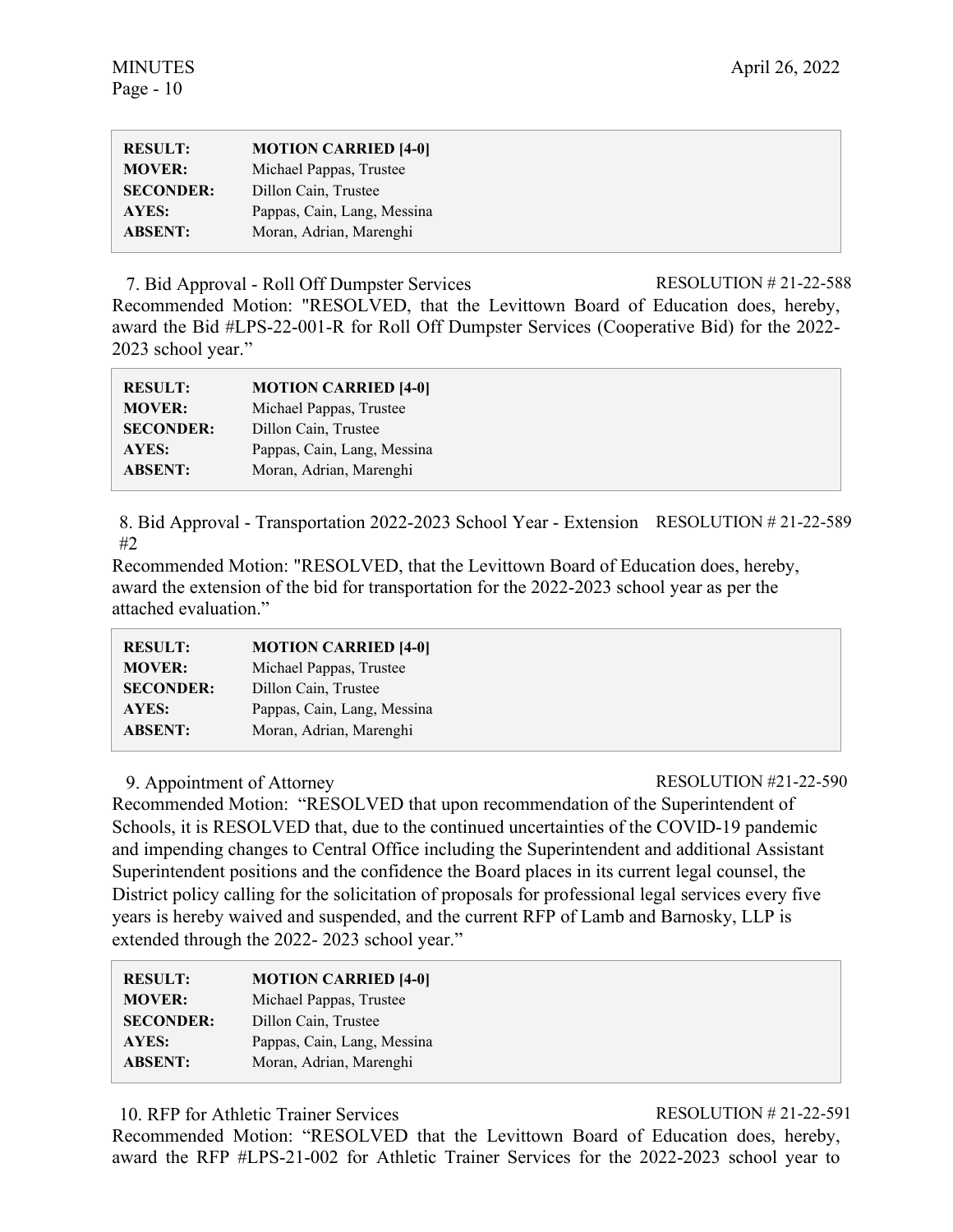BE IT FURTHER RESOLVED, that the President of the Board of Education is authorized to sign the agreement."

| <b>RESULT:</b>   | <b>MOTION CARRIED [4-0]</b> |
|------------------|-----------------------------|
| <b>MOVER:</b>    | Michael Pappas, Trustee     |
| <b>SECONDER:</b> | Dillon Cain, Trustee        |
| AYES:            | Pappas, Cain, Lang, Messina |
| <b>ABSENT:</b>   | Moran, Adrian, Marenghi     |

11. RFP for Bus Transportation (Athletics, Field Trips & District Sponsored Trips) RESOLUTION # 21-22-592

Recommended Motion: "It is the recommendation of the Superintendent of Schools that the following resolution be adopted:

RESOLVED that the Levittown Board of Education does, hereby, award the RFP # LPS-17-011 Ext. #3 for Bus Transportation (Athletics, Field Trips & District Sponsored Trips) to We Transport Inc. at the rates in the attached tabulation, for services on an as-needed basis for athletics, field trips and other District sponsored activities that require bus transportation services at the same conditions and prices as previously awarded with a CPI increase for the 2022-2023 school year.

BE IT FURTHER RESOLVED, that the President of the Board of Education is authorized to sign the agreement."

| <b>RESULT:</b>   | <b>MOTION CARRIED [4-0]</b> |
|------------------|-----------------------------|
| <b>MOVER:</b>    | Michael Pappas, Trustee     |
| <b>SECONDER:</b> | Dillon Cain, Trustee        |
| AYES:            | Pappas, Cain, Lang, Messina |
| <b>ABSENT:</b>   | Moran, Adrian, Marenghi     |
|                  |                             |

12. IMA - Emergency Transportation RESOLUTION #21-22-593

Recommended Motion: "WHEREAS, upon recommendation of the Superintendent of Schools, it is RESOLVED, that the IMA to provide emergency transportation commending September 1, 2022 and terminating on June 30, 2023 between the Levittown School District and the Plainedge, Seaford, Wantagh and Island Trees School Districts is hereby approved and the Board President is authorized to sign it on behalf of Levittown."

| <b>RESULT:</b>   | <b>MOTION CARRIED [4-0]</b> |
|------------------|-----------------------------|
| <b>MOVER:</b>    | Michael Pappas, Trustee     |
| <b>SECONDER:</b> | Dillon Cain, Trustee        |
| AYES:            | Pappas, Cain, Lang, Messina |
| <b>ABSENT:</b>   | Moran, Adrian, Marenghi     |
|                  |                             |

13. Election Workers **RESOLUTION #21-22-594** 

Recommended Motion: "RESOLVED, that the Levittown Board of Education does, hereby, approve the individuals on the attached list as the Election Registrars for the 2022 budget and trustee vote."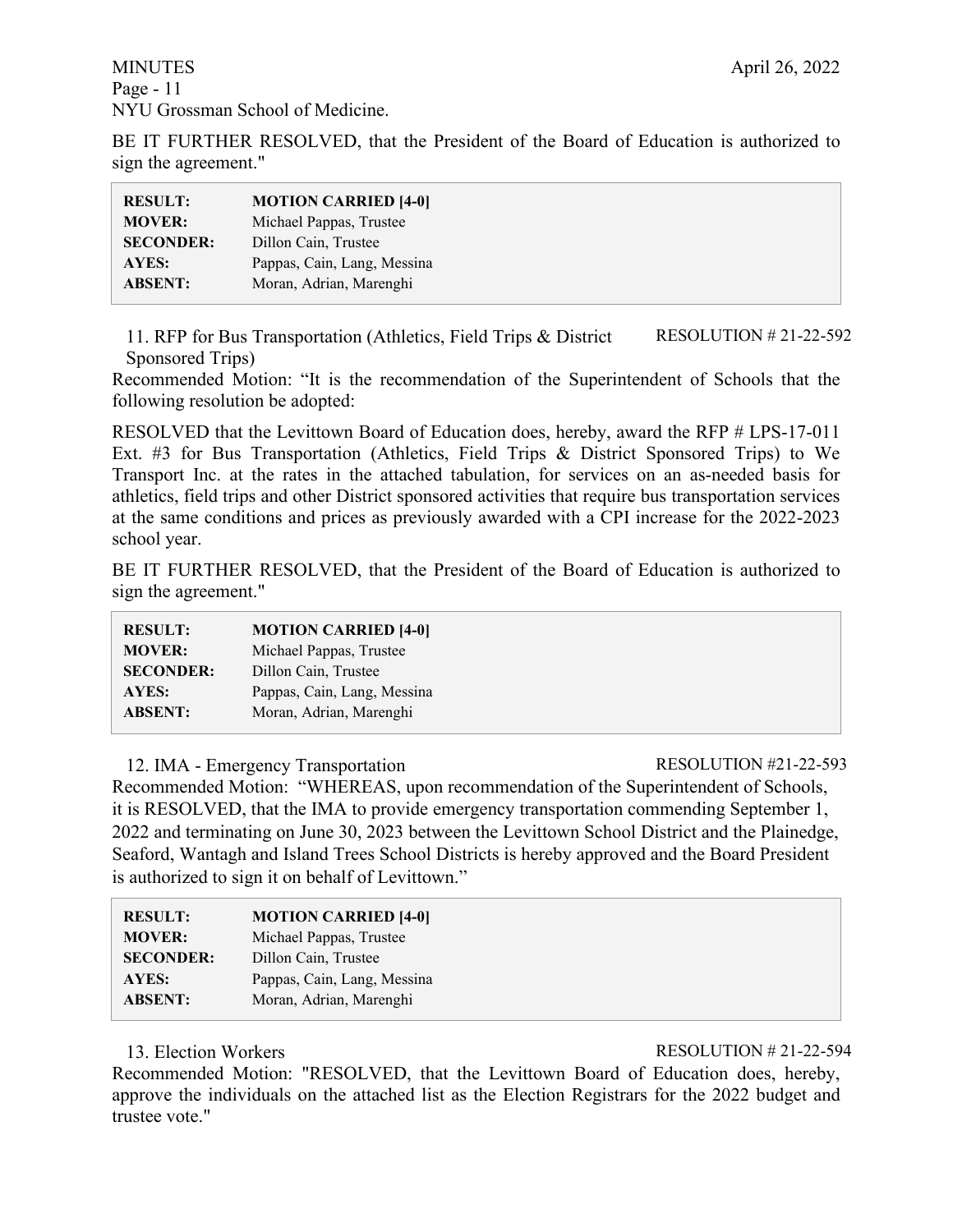| <b>RESULT:</b>   | <b>MOTION CARRIED [4-0]</b> |
|------------------|-----------------------------|
| <b>MOVER:</b>    | Michael Pappas, Trustee     |
| <b>SECONDER:</b> | Dillon Cain, Trustee        |
| AYES:            | Pappas, Cain, Lang, Messina |
| <b>ABSENT:</b>   | Moran, Adrian, Marenghi     |
|                  |                             |

14. Modification of Employment Agreement RESOLUTION # 21-22-595

Recommended Motion: "RESOLVED, upon recommendation of the Superintendent, it is hereby resolved that the Board of Education approves the attached Amendment to Modification of Agreement between the Levittown Union Free School District and Ms. Debbie Rifkin effective July 1, 2022, and that the Board President is authorized to sign on behalf of the District."

| <b>RESULT:</b>   | <b>MOTION CARRIED [4-0]</b> |
|------------------|-----------------------------|
| <b>MOVER:</b>    | Michael Pappas, Trustee     |
| <b>SECONDER:</b> | Dillon Cain, Trustee        |
| AYES:            | Pappas, Cain, Lang, Messina |
| <b>ABSENT:</b>   | Moran, Adrian, Marenghi     |

BE IT RESOLVED, upon the recommendation of the Superintendent of Schools, the Board of Education hereby ratifies the February 15, 2022 Agreement between the Levittown Union Free School District and Employee No. 365."

| <b>RESULT:</b>   | <b>MOTION CARRIED [4-0]</b> |
|------------------|-----------------------------|
| <b>MOVER:</b>    | Michael Pappas, Trustee     |
| <b>SECONDER:</b> | Dillon Cain, Trustee        |
| <b>AYES:</b>     | Pappas, Cain, Lang, Messina |
| <b>ABSENT:</b>   | Moran, Adrian, Marenghi     |

16. Personnel Agreement RESOLUTION # 21-22-597 BE IT RESOLVED, upon the recommendation of the Superintendent of Schools, the Board of Education hereby ratifies the March 31, 2022 Agreement between the Levittown Union Free School District and Employee No. 2575."

| <b>MOTION CARRIED [4-0]</b> |
|-----------------------------|
| Michael Pappas, Trustee     |
| Dillon Cain, Trustee        |
| Pappas, Cain, Lang, Messina |
| Moran, Adrian, Marenghi     |
|                             |

17. Personnel Agreement RESOLUTION # 21-22-598

Recommended Motion: "BE IT RESOLVED, upon the recommendation of the Superintendent of Schools, the Board of Education hereby ratifies the 3/22/22 Agreement between the Levittown Union Free School District and Employee No. 868 and also accepts and approves the 3/22/22 irrevocable letter of agreement from Employee No. 868."

15. Personnel Agreement RESOLUTION # 21-22-596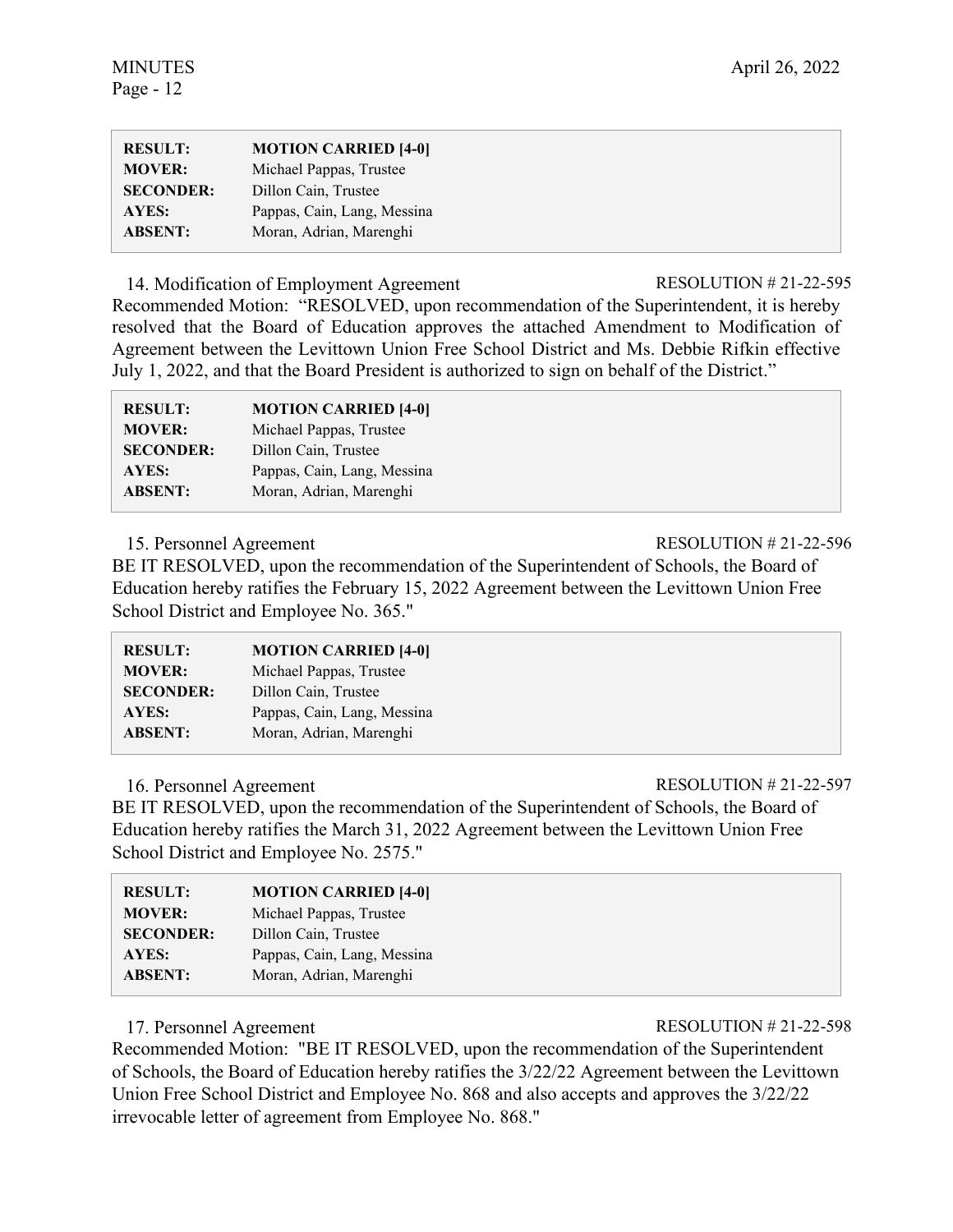| <b>RESULT:</b>   | <b>MOTION CARRIED [4-0]</b> |
|------------------|-----------------------------|
| <b>MOVER:</b>    | Michael Pappas, Trustee     |
| <b>SECONDER:</b> | Dillon Cain, Trustee        |
| AYES:            | Pappas, Cain, Lang, Messina |
| <b>ABSENT:</b>   | Moran, Adrian, Marenghi     |

#### 18. Personnel Agreement RESOLUTION # 21-22-599

BE IT RESOLVED, upon the recommendation of the Superintendent of Schools, the Board of Education hereby ratifies the April 12, 2022 Agreement between the Levittown Union Free School District and Employee No. 5779."

| <b>RESULT:</b>   | <b>MOTION CARRIED [4-0]</b> |
|------------------|-----------------------------|
| <b>MOVER:</b>    | Michael Pappas, Trustee     |
| <b>SECONDER:</b> | Dillon Cain, Trustee        |
| AYES:            | Pappas, Cain, Lang, Messina |
| <b>ABSENT:</b>   | Moran, Adrian, Marenghi     |

19. Asset Valuation and Inventory Updating Service RESOLUTION # 21-22-600 Recommended Motion: "RESOLVED, that the Levittown Board of Education does, hereby, approve the attached contract between the Levittown Public Schools and CBIZ Valuation Group, LLC to review the district's asset valuation and perform an inventory update for insurance and auditing purposes;

BE IT FURTHER RESOLVED, that the President of the Board of Education is, hereby, authorized to execute this contract."

| <b>RESULT:</b>   | <b>MOTION CARRIED [4-0]</b> |
|------------------|-----------------------------|
| <b>MOVER:</b>    | Michael Pappas, Trustee     |
| <b>SECONDER:</b> | Dillon Cain, Trustee        |
| AYES:            | Pappas, Cain, Lang, Messina |
| <b>ABSENT:</b>   | Moran, Adrian, Marenghi     |
|                  |                             |

20. Agreement with Educational Data Services RESOLUTION # 21-22-601

Recommended Motion: "RESOLVED, WHEREAS, it would be in the interest of the Levittown Union Free School District, as advertised and awarded by the Clarkstown Central School District and acting as the Lead Agency, as provided by General Municipal Law Section 119-0 and,

WHEREAS, the Board retains the legal authority to contract with the successful vendor(s) and shall not be bound by purchase contracts and other agreements made by the other Board(s), therefore,

BE IT RESOLVED, that the Board of Education of the Levittown School District, hereby agrees to continue participation in such cooperative bids, and;

BE IT FURTHER RESOLVED that the President of the Levittown Board of Education and the Assistant Superintendent for Business and Finance are, hereby, authorized to accept the attached agreement."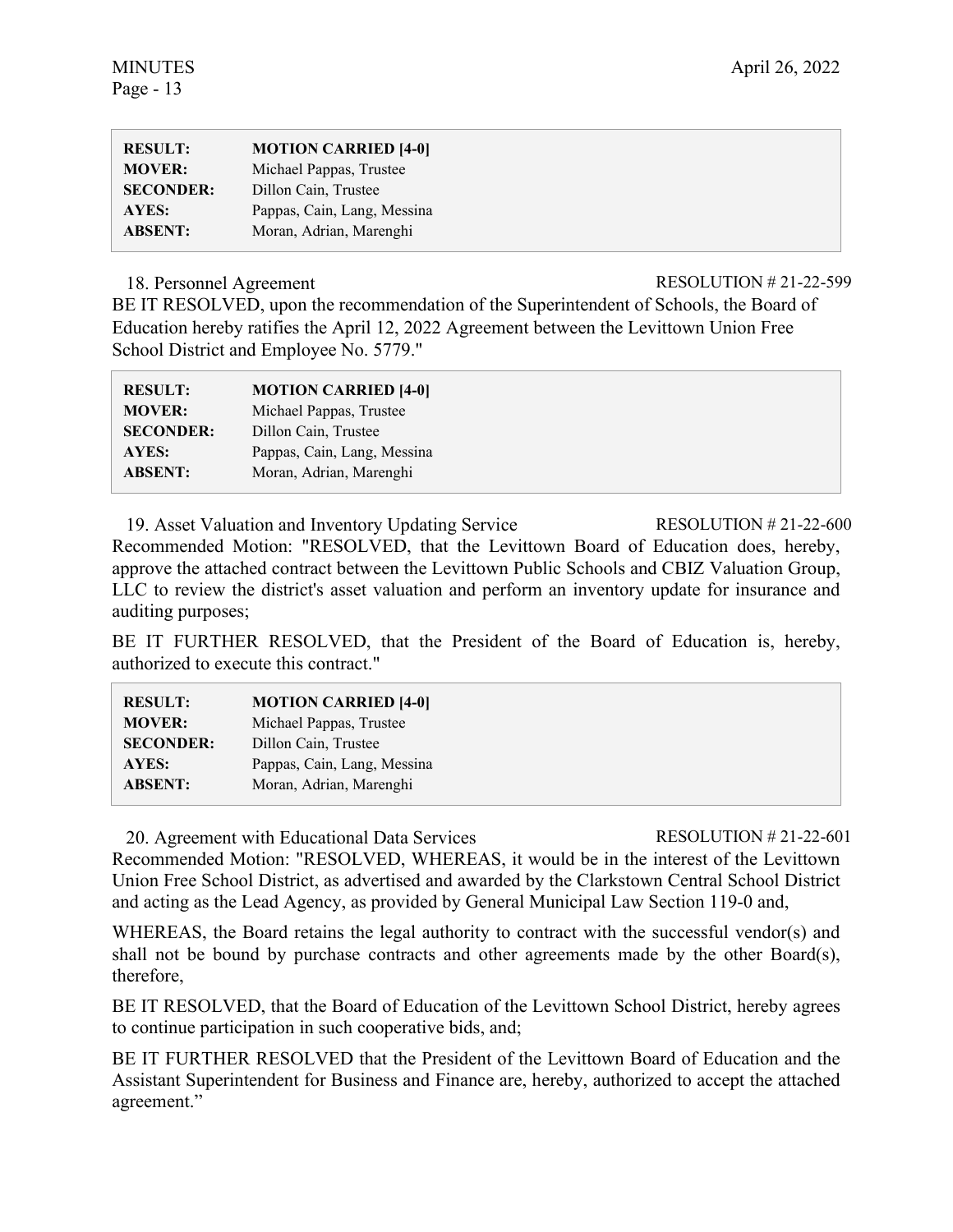| <b>RESULT:</b>   | <b>MOTION CARRIED [4-0]</b> |
|------------------|-----------------------------|
| <b>MOVER:</b>    | Michael Pappas, Trustee     |
| <b>SECONDER:</b> | Dillon Cain, Trustee        |
| AYES:            | Pappas, Cain, Lang, Messina |
| <b>ABSENT:</b>   | Moran, Adrian, Marenghi     |

21. Establish Scholarships RESOLUTION #21-22-602

Recommended Motion: "RESOLVED, that the Levittown Board of Education does, hereby, establish the following MacArthur High School scholarships:

MacArthur Alumni B-Cause Scholarship for two MacArthur High School graduating seniors in the amount of \$250.00 each and the Deidre Cavanaugh Memorial Scholarship for one college bound special education student in the amount of \$500.00 as detailed on the attached forms."

| <b>RESULT:</b>   | <b>MOTION CARRIED [4-0]</b> |
|------------------|-----------------------------|
| <b>MOVER:</b>    | Michael Pappas, Trustee     |
| <b>SECONDER:</b> | Dillon Cain, Trustee        |
| AYES:            | Pappas, Cain, Lang, Messina |
| <b>ABSENT:</b>   | Moran, Adrian, Marenghi     |

22. Contract with Seneca Consulting RESOLUTION #21-22-603

Recommended Motion: " RESOLVED that the Levittown Board of Education approve a contract with Seneca Consulting Group to cover services related to the Affordable Care Act for the 2022- 2023 school year;

BE IT FURTHER RESOLVED, that the President of the Board of Education is, hereby, authorized to execute the contract."

| <b>RESULT:</b>   | <b>MOTION CARRIED [UNANIMOUS]</b> |
|------------------|-----------------------------------|
| <b>MOVER:</b>    | Michael Pappas, Trustee           |
| <b>SECONDER:</b> | Dillon Cain, Trustee              |
| AYES:            | Pappas, Cain, Lang, Messina       |
| <b>ABSENT:</b>   | Moran, Adrian, Marenghi           |

23. Contract-CentralEd (Textbook Central) Div. of Tel/Logic, Inc. RESOLUTION # 21-22-604 Recommended Motion: "RESOLVED, that the Levittown Board of Education does, hereby, enter into an agreement with Textbook Central, a division of Tel/Logic Inc. d.b.a. CentralEd (Textbook Central, Tel/Logic or CentralEd) for textbook procurement and distribution services for Levittown Public Schools during the 2022-2023 school year."

| <b>RESULT:</b>   | <b>MOTION CARRIED [4-0]</b> |
|------------------|-----------------------------|
| <b>MOVER:</b>    | Michael Pappas, Trustee     |
| <b>SECONDER:</b> | Dillon Cain, Trustee        |
| AYES:            | Pappas, Cain, Lang, Messina |
| <b>ABSENT:</b>   | Moran, Adrian, Marenghi     |

24. Agreement with Town of Hempstead/BusPatrol American, LLC RESOLUTION # 21-22-605 Recommended Motion: "RESOLVED, that the Levittown Board of Education approve the attached opt-in agreement with Town of Hempstead and BusPatrol American LLC for the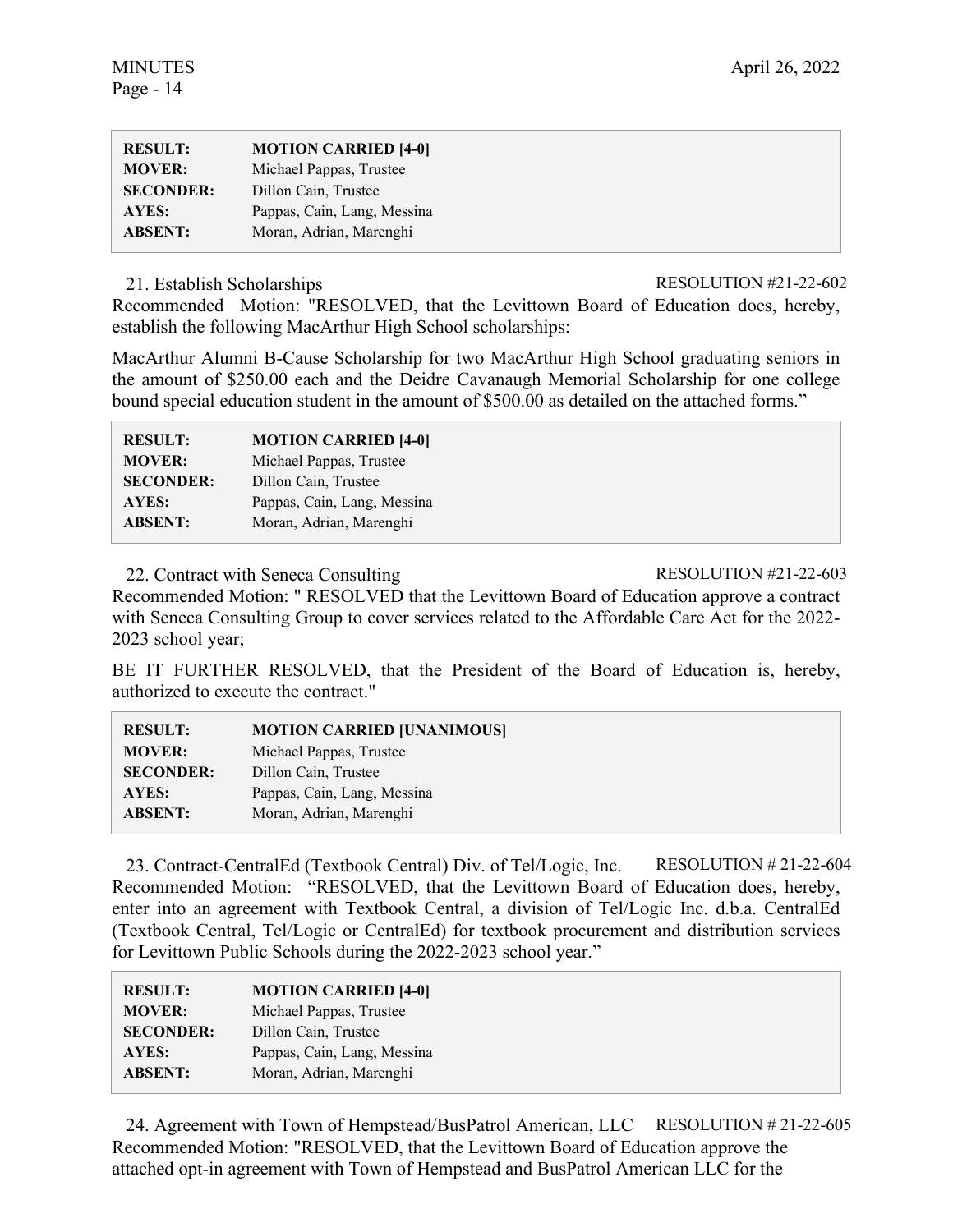installation, operation and maintenance of school bus photo violation monitoring systems on school buses owned by the Levittown School District terminating December 1, 2024.

BE IT FURTHER RESOLVED that the President of the Board of Education is, hereby, authorized to execute the agreement."

| <b>RESULT:</b>   | <b>MOTION CARRIED [4-0]</b> |
|------------------|-----------------------------|
| <b>MOVER:</b>    | Michael Pappas, Trustee     |
| <b>SECONDER:</b> | Dillon Cain, Trustee        |
| AYES:            | Pappas, Cain, Lang, Messina |
| <b>ABSENT:</b>   | Moran, Adrian, Marenghi     |

25. Out of District Contracts for Health and Welfare Services RESOLUTION # 21-22-606 Recommended Motion: "RESOLVED, that the Levittown Board of Education does, hereby, approve the attached contract between the Levittown Public Schools and the following school districts to provide health and welfare services to students attending schools in these districts for the 2021-2022 school year:

- West Hempstead School District
- Syosset Central School District
- South Huntington School District
- North Merrick School District
- Mineola School District
- Bellmore School District
- Freeport School District

BE IT FURTHER RESOLVED, that the Board of Education President is, hereby, authorized to execute these contracts."

| <b>RESULT:</b>   | <b>MOTION CARRIED [4-0]</b> |
|------------------|-----------------------------|
| <b>MOVER:</b>    | Michael Pappas, Trustee     |
| <b>SECONDER:</b> | Dillon Cain, Trustee        |
| AYES:            | Pappas, Cain, Lang, Messina |
| <b>ABSENT:</b>   | Moran, Adrian, Marenghi     |

26. Special Education Contracts RESOLUTION # 21-22-607

Recommended Motion: "RESOLVED, that the Levittown Board of Education does, hereby, approve the attached contracts between the Levittown Public Schools and the following vendors to provide special education services as indicated:

- Center for Developmental Disabilities, Inc.
- Developmental Disabilities Institute
- The Charlton School/Ketchum-Grande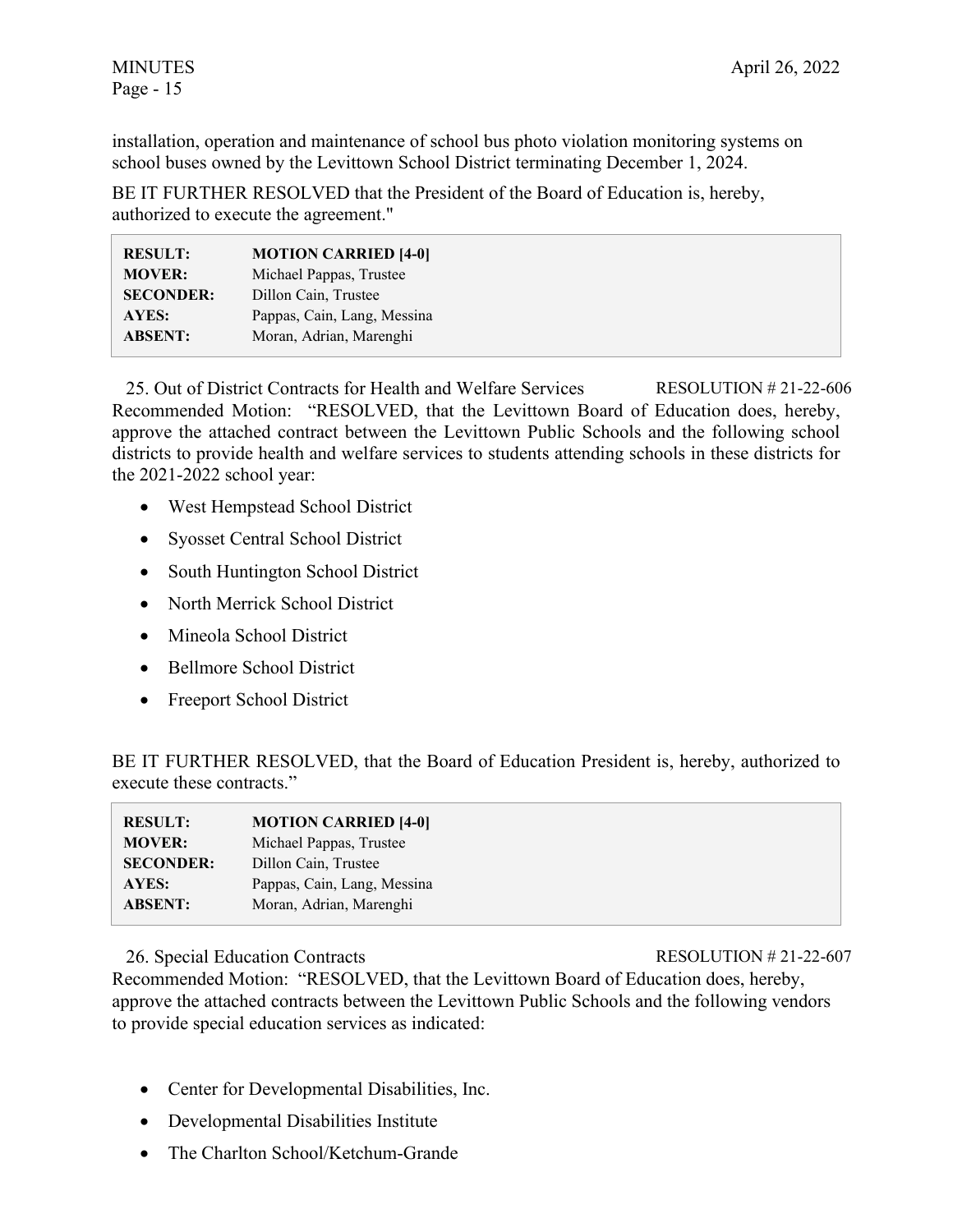# Page - 16

- Eden II/Genesis
- Mill Neck Manor School for the Deaf
- Hagedorn Little Village School
- Woodward Children's Center
- Harmony Heights
- Greenburg North Castle
- United Cerebral Palsy
- Andrus
- Variety Child Learning Center

BE IT FURTHER RESOLVED that the Board of Education President is, hereby, authorized to execute these contracts."

| <b>RESULT:</b>   | <b>MOTION CARRIED [4-0]</b> |
|------------------|-----------------------------|
| <b>MOVER:</b>    | Michael Pappas, Trustee     |
| <b>SECONDER:</b> | Dillon Cain, Trustee        |
| <b>AYES:</b>     | Pappas, Cain, Lang, Messina |
| <b>ABSENT:</b>   | Moran, Adrian, Marenghi     |

# 27. Obsolete Equipment RESOLUTION # 21-22-608

Recommended Motion: "RESOLVED, that the Levittown Board of Education does, hereby, declare the equipment on the attached list obsolete and that the items may be discarded and/or sold at the highest possible salvage value."

| <b>MOTION CARRIED [4-0]</b> |
|-----------------------------|
| Michael Pappas, Trustee     |
| Dillon Cain, Trustee        |
| Pappas, Cain, Lang, Messina |
| Moran, Adrian, Marenghi     |
|                             |

28. Obsolete Books RESOLUTION #21-22-609

Recommended Motion: "RESOLVED, that the Levittown Board of Education does, hereby, declare the books on the attached list obsolete and that the items may be discarded and/or donated as possible or sold at the highest salvage value.

| <b>RESULT:</b>   | <b>MOTION CARRIED [4-0]</b> |
|------------------|-----------------------------|
| <b>MOVER:</b>    | Michael Pappas, Trustee     |
| <b>SECONDER:</b> | Dillon Cain, Trustee        |
| AYES:            | Pappas, Cain, Lang, Messina |
| <b>ABSENT:</b>   | Moran, Adrian, Marenghi     |

29. Schedules RESOLUTION # 21-22-610

"RECOMMENDED MOTION: That the Levittown Board of Education does, hereby, approve the following schedules: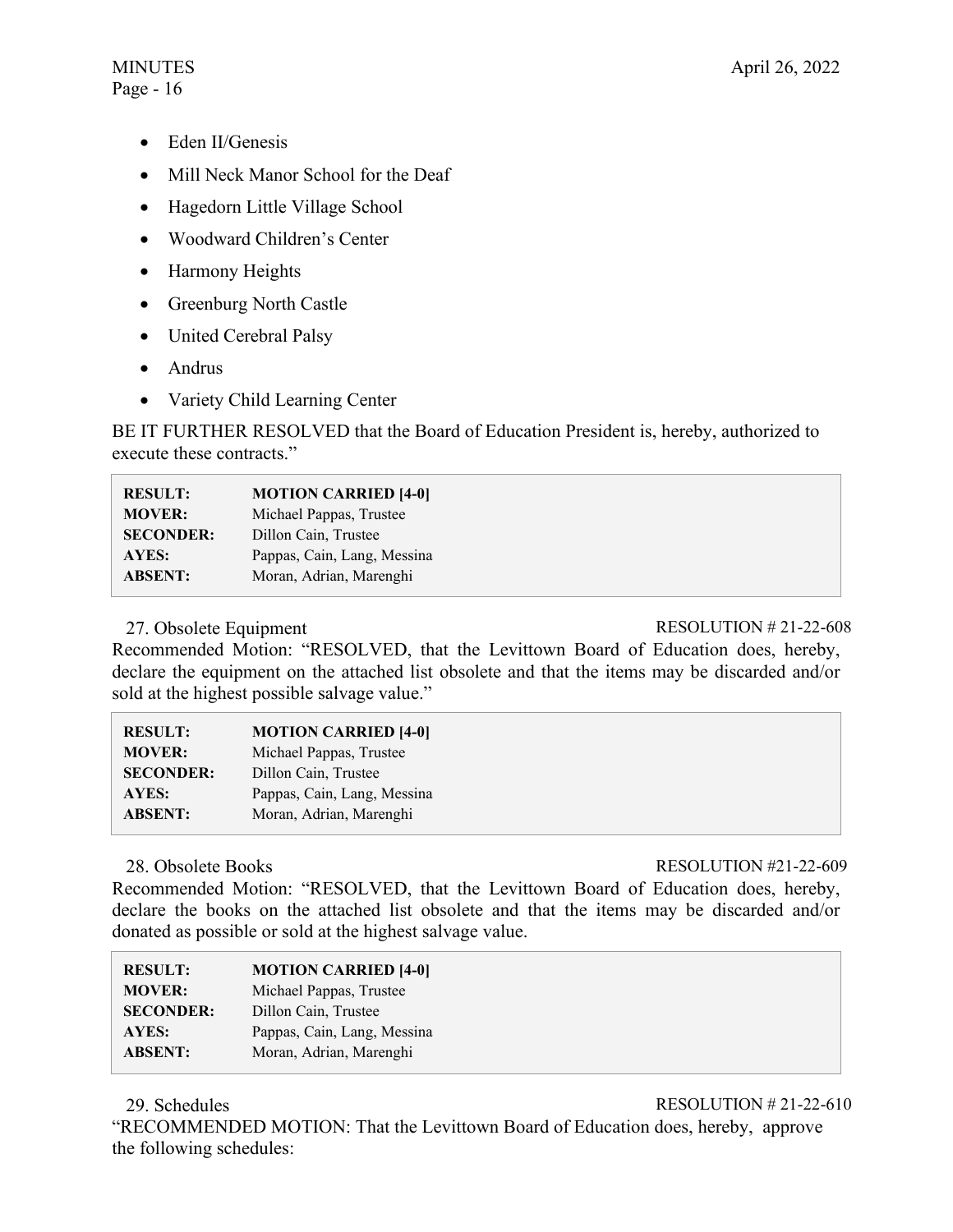- 1001 "Resignations/Terminations, Certified Personnel"
- 1002 "Resignations/Terminations, Non-Instructional Personnel"
- 1003 "Appointments, Certified Personnel"
- 1004 "Coaching"
- 1005 "Appointments, Extra-Curricular"
- 1006 "Appointments, Non-Instructional Personnel"
- 1007 "LOA, Certified Personnel"
- 1008 "LOA, Non-Instructional Personnel"

1009 "Students with Disabilities"

| <b>RESULT:</b>   | <b>MOTION CARRIED [4-0]</b> |
|------------------|-----------------------------|
| <b>MOVER:</b>    | Michael Pappas, Trustee     |
| <b>SECONDER:</b> | Dillon Cain, Trustee        |
| AYES:            | Pappas, Cain, Lang, Messina |
| <b>ABSENT:</b>   | Moran, Adrian, Marenghi     |

# V. ACTION ITEMS

A. New Business

# 1. Gifts to Schools RESOLUTION # 21-22-611

Recommended Motion: "RESOLVED, that the Levittown Board of Education does, hereby, accept with thanks the following gifts:

- A check in the amount of \$100.00 to be donated to the Division Avenue High School Key Club for member registration to attend the Key Club Leadership Training Conference from Mr. James Moran, 2 Shield Lane, Levittown, NY 11756
- A check in the amount of \$285.00 to be donated to the Division Avenue High School Key Club for member registration to attend the Key Club Leadership Training Conference from Kiwanis Club of Levittown, PO Box 152, Levittown, NY 11756
- Forty-four scholastic books listed on the attached to be donated to Jonas E. Salk Middle School from Scholastic Book Fairs, 925 Grand Boulevard, Deer Park, NY 11729
- A check in the amount of \$25.35 to be donated to MacArthur High School Student Funds from Coca-Cola Give-King Solutions Inc., 11011 Holly Lane N. Dayton, MN 55369
- A large New York State map framed on canvas for display in a middle or high school from William O'Leary, 3103 Morgan Drive, Wantagh, NY 11793."

The Board of Education thanked all those who generously donated.